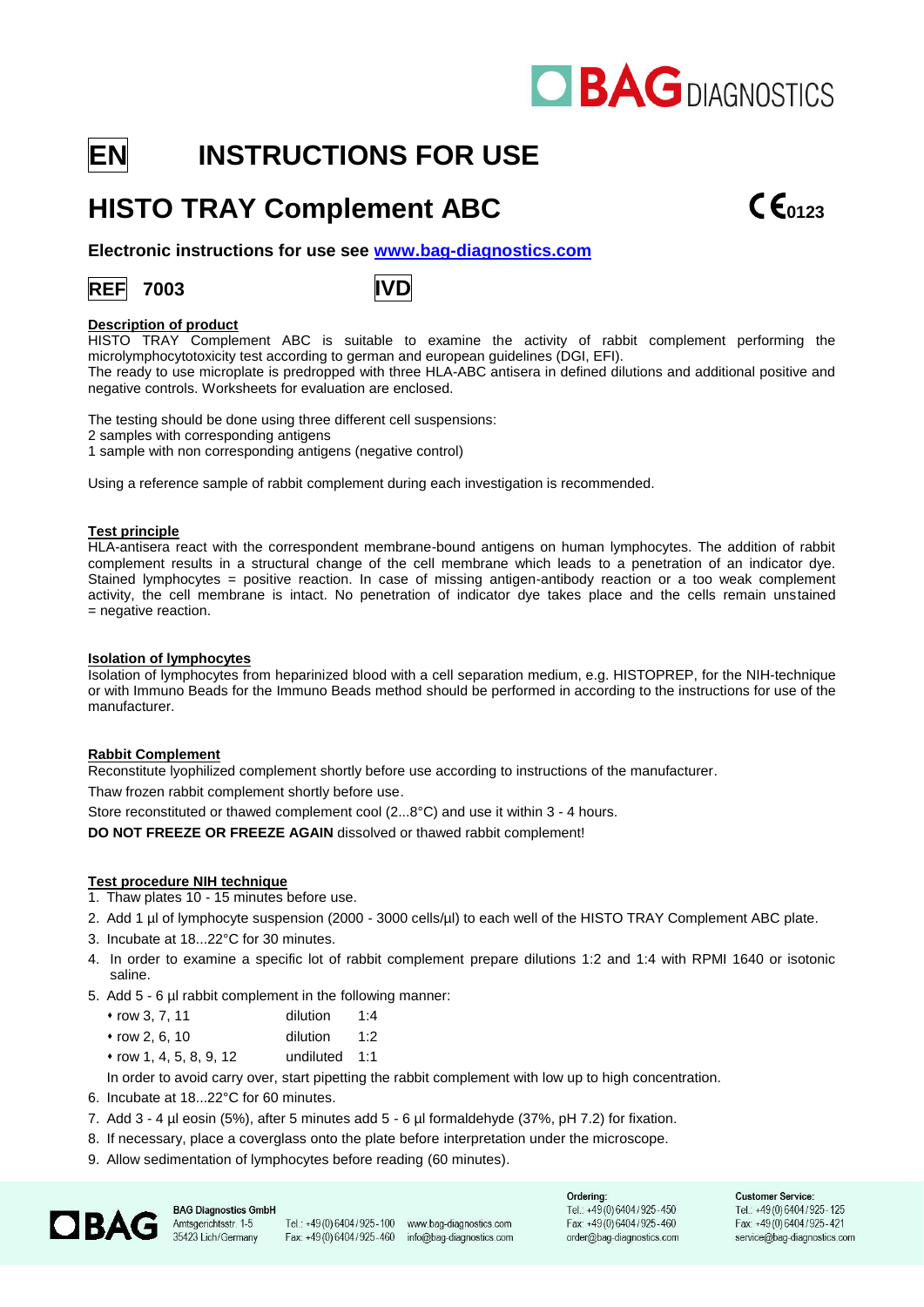#### **Test procedure IMB-method**

- 1. Thaw plates 10 15 minutes before use.
- 2. Add 1 µl of lymphocyte suspension (approx. 1000 cells/µl) to each well of the HISTO TRAY Complement ABC plate.

\_\_\_\_\_\_\_\_\_\_\_\_\_\_\_\_\_\_\_\_\_\_\_\_\_\_\_\_\_\_\_\_\_\_\_\_\_\_\_\_\_\_\_\_\_\_\_\_\_\_\_\_\_\_\_\_\_\_\_\_\_\_\_\_\_\_\_\_\_\_\_\_\_\_\_\_\_\_\_\_\_\_\_\_\_\_\_\_\_\_\_\_\_\_\_\_\_\_\_\_\_\_\_\_\_\_\_\_

3. Incubate at 18...22°C for 30 minutes.

4. In order to examine a specific lot of rabbit complement prepare dilutions 1:2 and 1:4 with RPMI 1640 or isotonic saline.

- 5. Add 5 6 µl rabbit complement in the following manner:
	- ⬧ row 3, 7, 11 dilution 1:4
	- ⬧ row 2, 6, 10 dilution 1:2
	- ⬧ row 1, 4, 5, 8, 9, 12 undiluted 1:1
- In order to avoid carry over, start pipetting the rabbit complement with low up to high concentration.
- 6. Incubate at 18...22°C for 60 minutes.
- 7. Add 3 µl acridin orange/ethidium bromide staining solution, 1 µl black ink and 3 µl EDTA solution (5%).
- 8. Use fluorescence microscope for immediate reading.

#### **Evaluation of results**

The amount of lysed lymphocytes compared with the total amount of lymphocytes is quoted as a score value in each well.

|  | % lysed cells |                        | evaluation             |
|--|---------------|------------------------|------------------------|
|  |               | $0 - 19\% =$ Score 1   | negative               |
|  | $20 - 39\% =$ | Score 2                | doubtful negative      |
|  |               | $40 - 59\% =$ Score 4  | weak positive          |
|  |               | $60 - 79\% =$ Score 6  | positive               |
|  |               | $80 - 100\% =$ Score 8 | strong positive        |
|  |               | Score 0                | no evaluation possible |

The antigens should give clear cut reactions with corresponding undiluted antisera using minimum dilution 1:2 of rabbit complement.

Prozone phenomenons may appear depending on complement activity.

#### **Troubleshooting**

#### **Causes of false negative or weak reactions**

- Erythrocyte contamination can make microscopic evaluation difficult
- Platelet contamination
- The amount of lymphocytes is too high
- Yellow colour of the HLA antisera
- Trays have been thawed and refrozen
- Reconstituted complement kept too long at room temperature before use
- Residual complement was frozen and thawed again.
- Incubation time were too short
- Incubation temperature were too low

#### **Causes of false positive reactions**

- Incubation time were too long
- Incubation temperature were too high
- Prior damage of lymphocytes (negative control is positive = "background")
- Failure to add fixative



**BAG Diagnostics GmbH** Amtsgerichtsstr. 1-5 35423 Lich/Germany

Fax: +49(0)6404/925-460 info@bag-diagnostics.com

Tel.: +49(0)6404/925-100 www.bag-diagnostics.com

**2 / 4**

Ordering: Tel.: +49(0)6404/925-450 Fax: +49(0)6404/925-460 order@bag-diagnostics.com **Customer Service:** Tel.: +49(0)6404/925-125 Fax: +49(0)6404/925-421 service@bag-diagnostics.com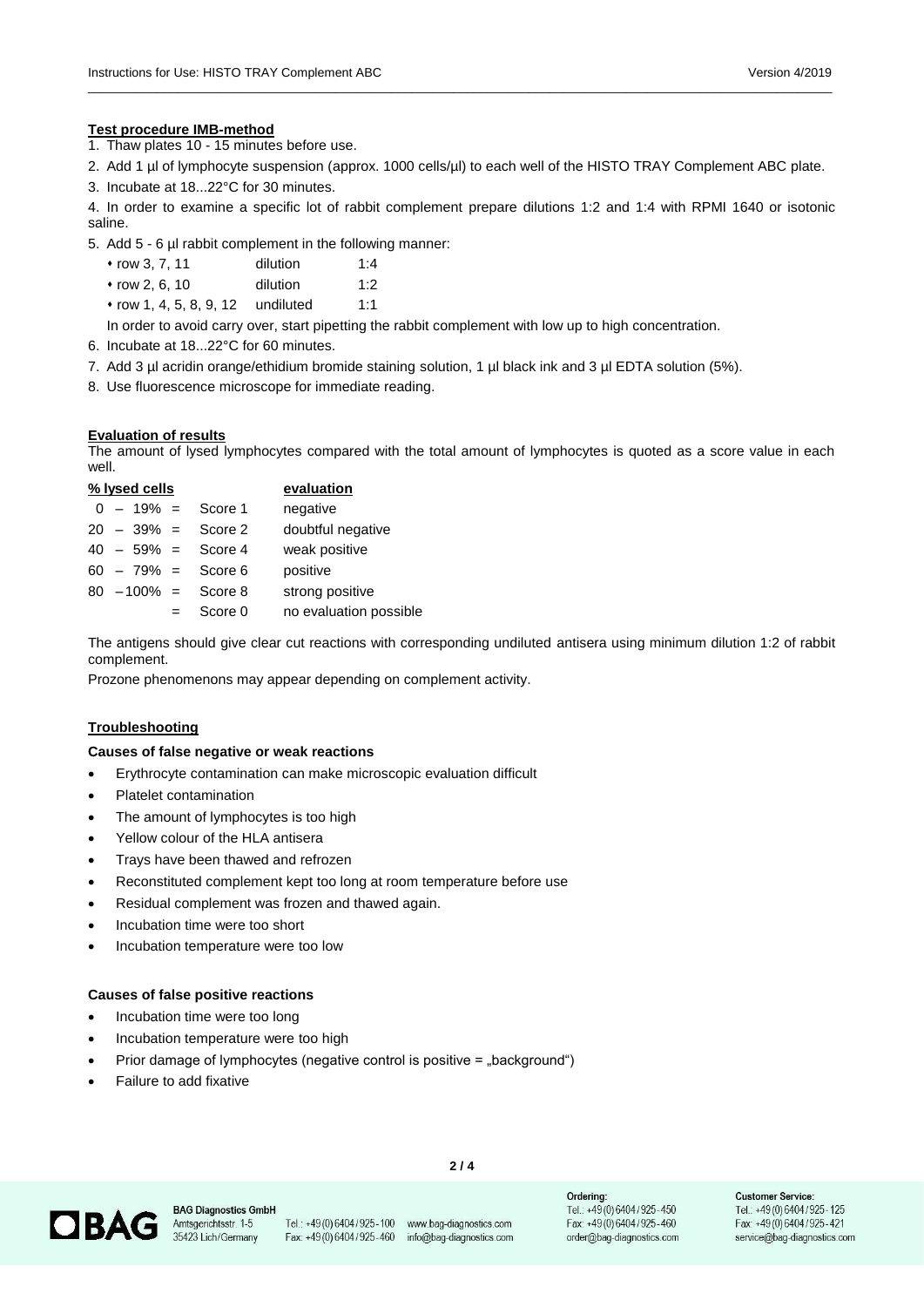#### **Performance Characteristics**

For quality control, HISTO TRAY Complement ABC is tested with at least 4 batches of rabbit complement, wherein the undiluted antisera react unambiguously positively with the corresponding antigens at least at a complement dilution of 1:2.

\_\_\_\_\_\_\_\_\_\_\_\_\_\_\_\_\_\_\_\_\_\_\_\_\_\_\_\_\_\_\_\_\_\_\_\_\_\_\_\_\_\_\_\_\_\_\_\_\_\_\_\_\_\_\_\_\_\_\_\_\_\_\_\_\_\_\_\_\_\_\_\_\_\_\_\_\_\_\_\_\_\_\_\_\_\_\_\_\_\_\_\_\_\_\_\_\_\_\_\_\_\_\_\_\_\_\_\_

#### **Literature**

Bodmer, J. et al., 1997. Tissue Antigens 49:297-321

#### **Warnings and Precautions**

**HISTO TRAY Complement ABC** is designed for in vitro diagnostic use only and should be applied by properly trained personnel, experienced in histocompatibility testing. Transplantation guidelines as well as EFI standard should be followed.

Human source material used to produce this reagent has been tested and found negative for HBsAg and HIV and HCV antibodies. Nevertheless all used biological material should be handled as potentially infectious, because no test method can guarantee that material derived from biological sources are free from infectious agents. When handling biological material appropriate safety precautions are recommended (Do not pipet by mouth; wear disposable gloves while handling biological material and performing the test; disinfect hands when finished the test).

Biological material should be inactivated before disposal (e.g. in an autoclave). Disposables should be autoclaved or incinerated after use. Spillage of potentially infectious materials should be removed immediately with absorbent paper tissue and the contaminated areas swabbed with a suitable standard disinfectant or 70% alcohol. Material used to clean spills, including gloves, should be inactivated before disposal (e.g. in an autoclave).

Anti-HLA sera contain as preservative < 0.1% NaN3. A concentration of < 0.1% NaN<sup>3</sup> is not considered to be a harmful concentration. Nevertheless avoid contact with the skin and mucous membranes. The copper and lead used in some plumbing systems can react with azides to form explosive salts. The quantities of azide used in this reagent are small; nevertheless when disposing of azide-containing materials, they should be flushed away with a large volume of water.

Disposal of all samples, unused reagents and waste should be in accordance with country, federal, state and local regulations.

The Material Safety Data Sheet (MSDS) is available to download at [www.bag-diagnostics.com](http://www.bag-diagnostics.com/) .

For Formaldehyde solution and Acridinorange/Ethidiumbromide (AO/EB) please note the warnings and precautions of the manufacturers.

A yellow colouration of anti-HLA sera which still remains after thawing, may indicate a change of the pH value. Those plates should **not** be used for the test.

Do not use HISTO TRAY Complement ABC beyond the indicated expiration date on the label.

**Preservative:** < 0.1% NaN<sup>3</sup>

**Storage:**  $\leq$  - 20 $^{\circ}$ C

**Shelf life:** until the expiration date indicated on the labels



**BAG Diagnostics GmbH** Amtsgerichtsstr. 1-5 35423 Lich/Germany

Fax: +49(0)6404/925-460

Tel.: +49(0)6404/925-100 www.bag-diagnostics.com info@bag-diagnostics.com

**3 / 4**

Ordering: Tel.: +49(0)6404/925-450 Fax: +49(0)6404/925-460 order@bag-diagnostics.com Customer Service: Tel.: +49(0)6404/925-125 Fax: +49(0)6404/925-421 service@bag-diagnostics.com